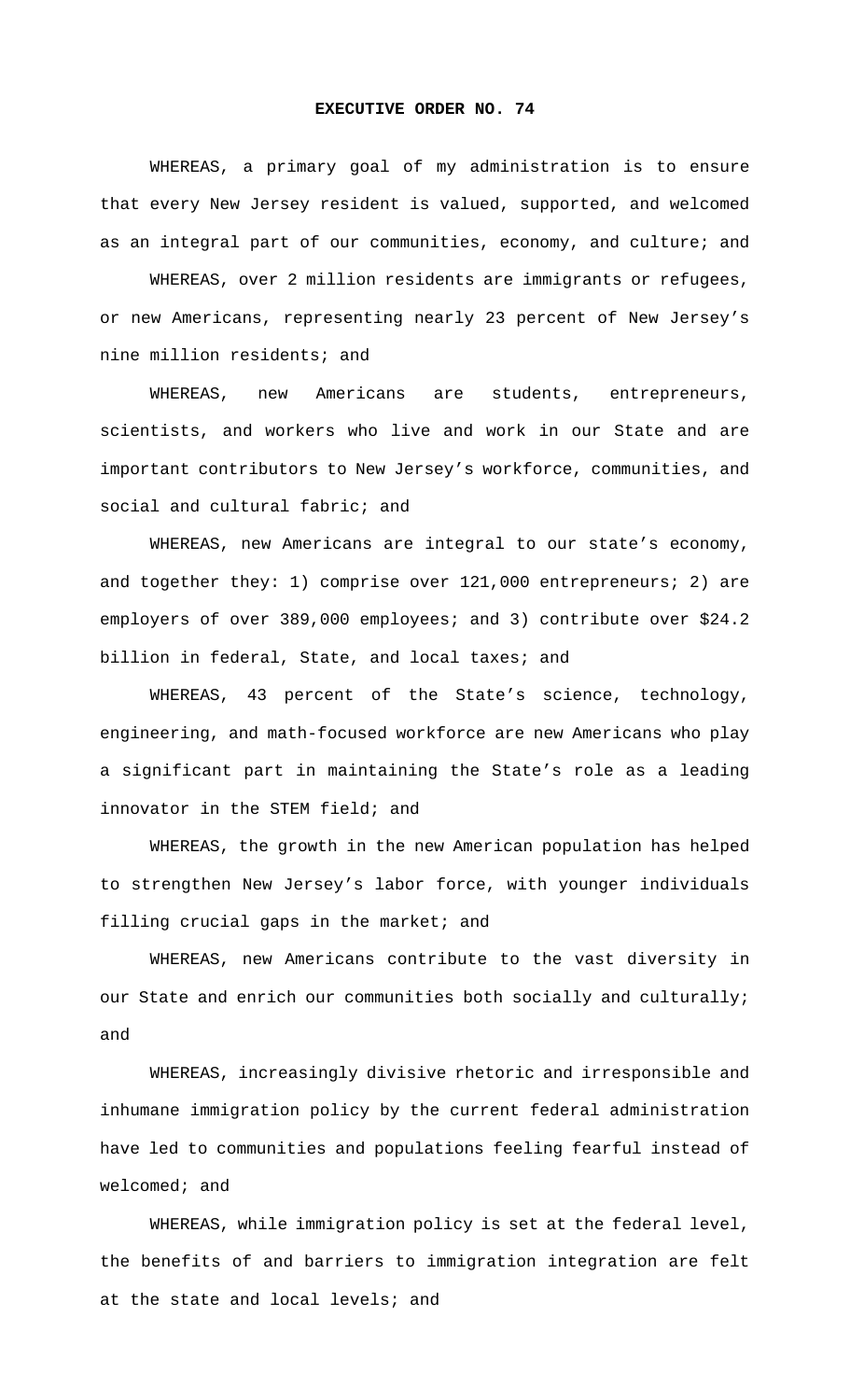WHEREAS, the State of New Jersey and its partners at the local level and in the non-profit and private sectors all play important roles in creating opportunities for improving the integration of new Americans; and

 WHEREAS, New Jersey is fortunate to have many programs and supports that are working every day to help our residents to thrive, and we should be taking all available steps to help new Americans access these supports, in addition to ensuring that new Americans are protected from exploitation in the workplace; and

 WHEREAS, it is critical to the success and future of our state that we thoughtfully integrate new Americans into our communities, our workforce, and our economy, further enhancing our culture;

 NOW, THEREFORE, I, PHILIP D. MURPHY, Governor of the State of New Jersey, by virtue of the authority vested in me by the Constitution and by the Statutes of this State, do hereby ORDER and DIRECT:

1. The Departments of Human Services and Labor and Workforce Development shall collaborate to develop methods to further immigrant and refugee integration, including, but not limited to, the design of an Office of New Americans that would work to empower immigrants and refugees throughout the State. Both Departments shall engage with relevant and affected stakeholders during this process.

2. Within five months of the effective date of this order, both Departments shall prepare and submit to the Governor a plan detailing the actions they have undertaken in furtherance of this Order.

3. Both Departments shall consider, but not be limited to, the following objectives:

2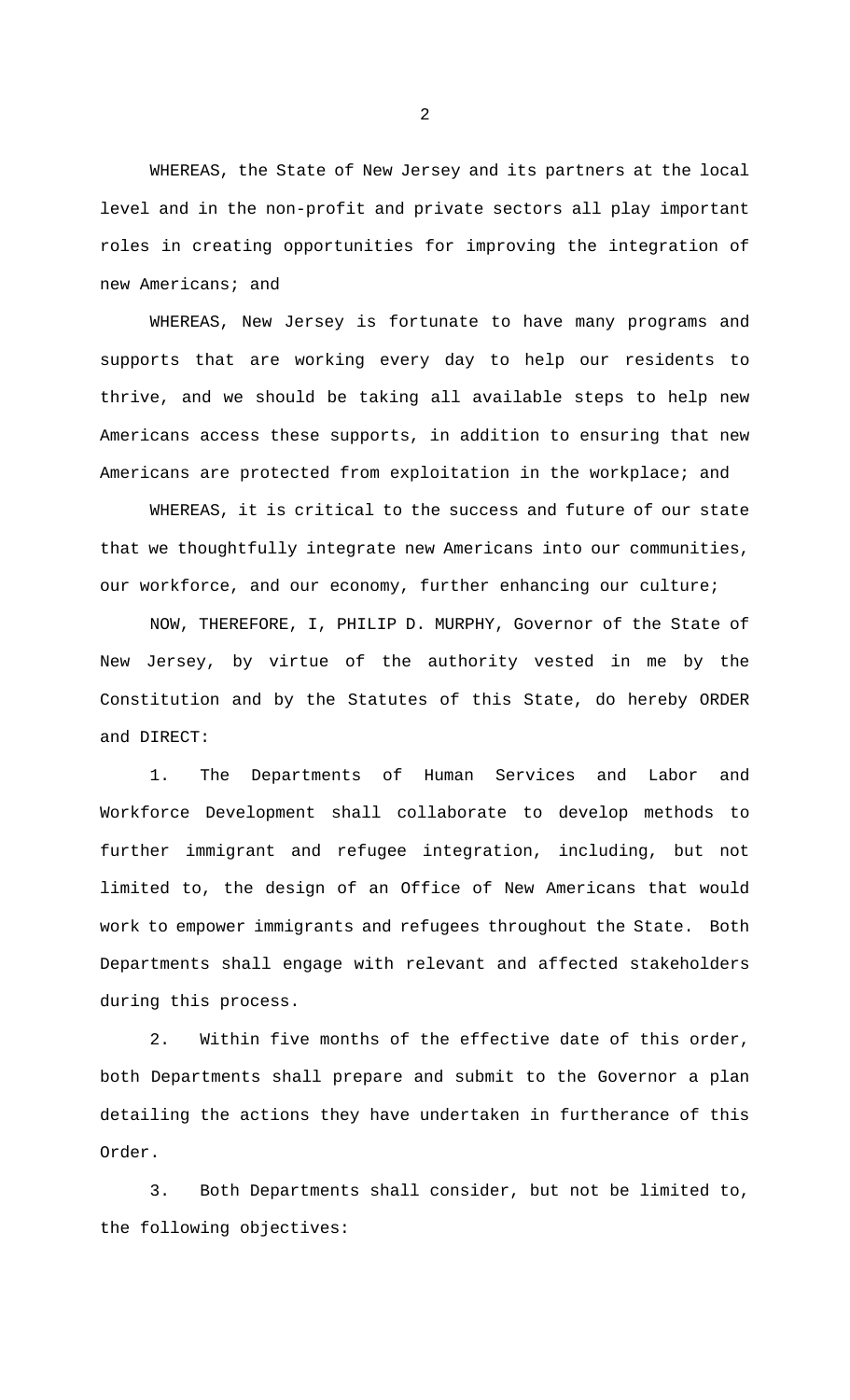- a. Promoting trainings that inform new Americans of the availability of services and their rights, including in the employment context;
- b. Working with organizations and advocacy groups to increase accessibility to State programs for new Americans; and
- c. Ensuring that services are accessible to New American populations, including those who speak languages other than English.

4. Concurrently, there is hereby established the Interagency Workgroup on New American Integration ("Interagency Workgroup"), which shall be responsible for providing advice and recommendations to the Governor's Office and Executive Branch departments and agencies on strategies and actions to ensure that new Americans are integrated into all aspects of New Jersey's communities and economy.

5. The objectives of the Interagency Workgroup shall include, but not be limited to, the following:

- a. Examining and evaluating existing programs and strategies that are administered by executive departments and agencies which can assist new Americans in acclimating to life in New Jersey;
- b. Conducting a review of existing law and applicable procedures related to services helpful to new Americans in New Jersey; and
- c. Developing best practices for departments and agencies to increase coordination of information and efficient implementation of programs and services to help new Americans thrive as a part of New Jersey's community and economy.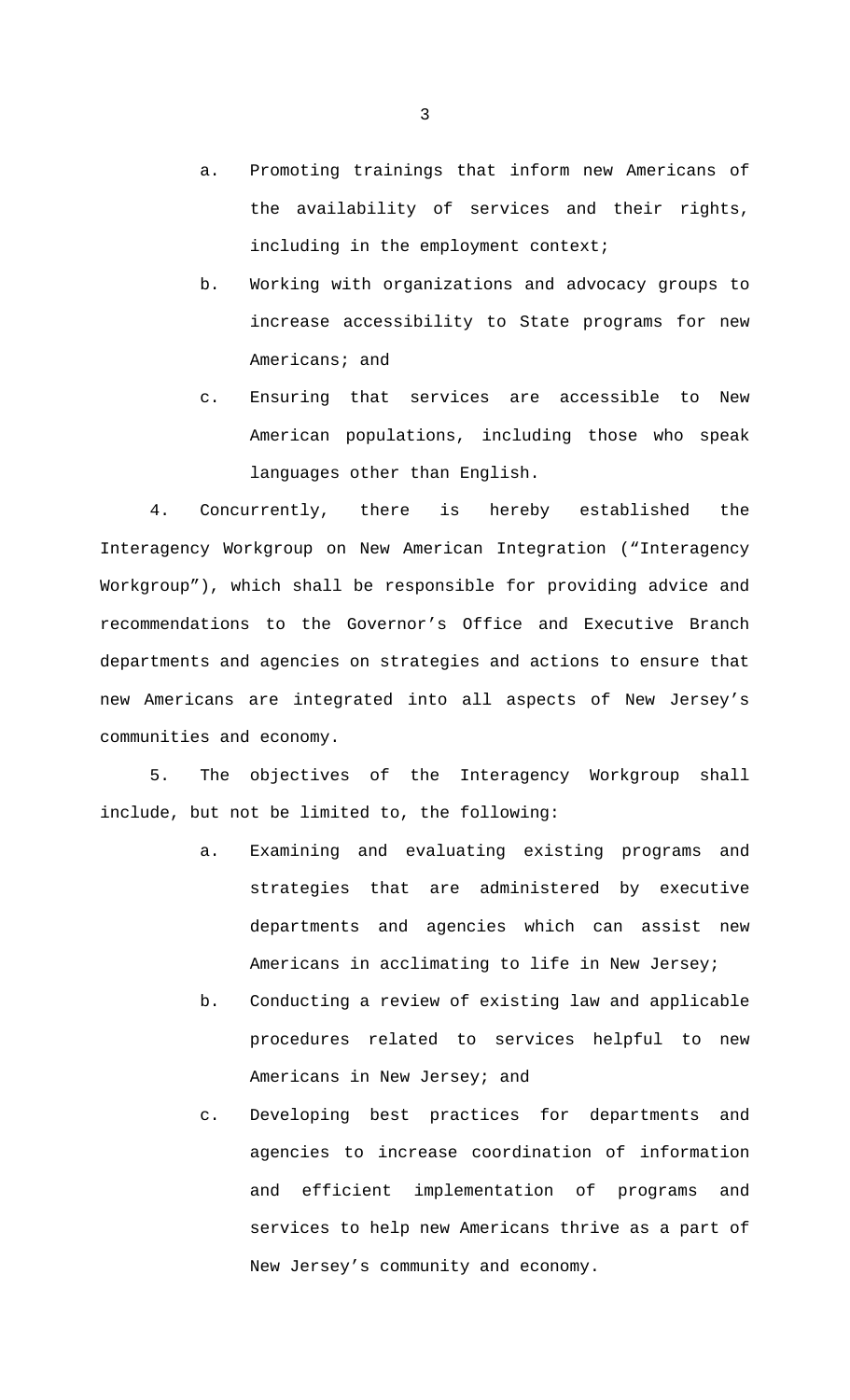6. The Interagency Workgroup shall consist of not less than fourteen (14) members, as follows: two representatives from the Department of Human Services; two representatives from the Department of Labor and Workforce Development; and one representative each from the Department of Health, the Department of Education, the Department of Children and Families, the Department of Community Affairs, the Department of Agriculture, the Department of Banking and Insurance, the Department of Transportation, the Office of the Secretary of Higher Education, the Department of Law and Public Safety, and the Department of State. The Commissioner or head of each department or agency shall select its respective representative(s). All members shall serve at the pleasure of the appointing department or agency and without compensation.

7. The Interagency Workgroup shall be co-chaired by one member representing the Department of Human Services and one member representing the Department of Labor and Workforce Development. These two members shall be designated as co-chairs by the Governor and serve as co-chairs at the pleasure of the Governor.

8. The Governor may, as determined to be appropriate, appoint additional members to the Interagency Workgroup, who shall serve at the pleasure of the Governor.

9. The Interagency Workgroup shall be authorized to call upon any department, office, division, or agency of this State to supply it with information or other assistance as the Interagency Workgroup determines to be necessary to discharge its duties under this Order. Each Executive Branch department and agency is hereby required, to the extent not inconsistent with law, to cooperate fully with the Interagency Workgroup within the limits of its statutory authority and to furnish the Interagency Workgroup with

4